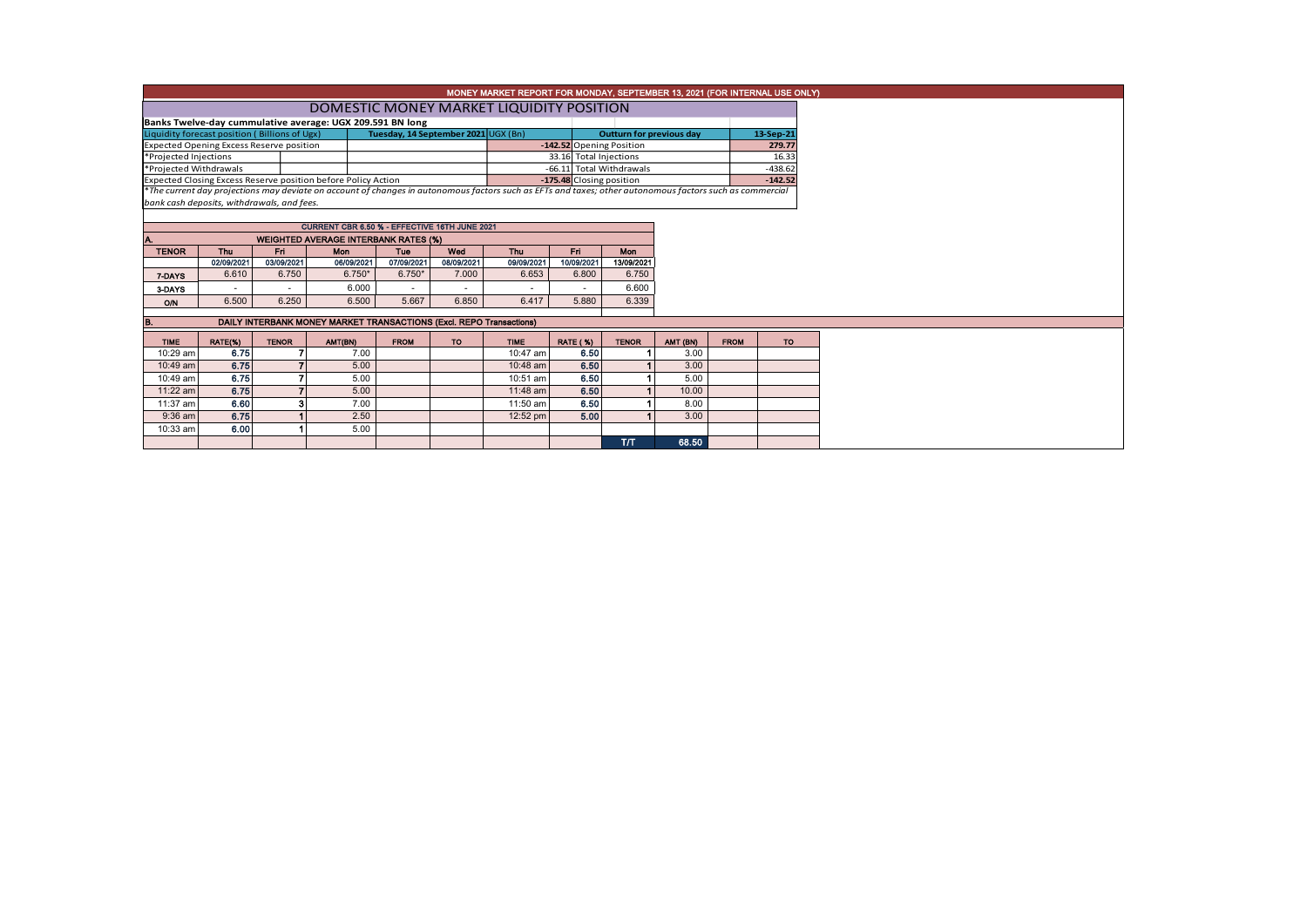| C.                                                                                     |                                                                        |                  |                                                                                       |                                       |                            | <b>CBR AND THE 7- DAY WAR INTERBANK RATES</b>                 |                                                                   |                     |                    |                |            |            |
|----------------------------------------------------------------------------------------|------------------------------------------------------------------------|------------------|---------------------------------------------------------------------------------------|---------------------------------------|----------------------------|---------------------------------------------------------------|-------------------------------------------------------------------|---------------------|--------------------|----------------|------------|------------|
| 9.500<br>9.000<br>8.500<br>8.000<br>7.500<br>7.000<br>6.500<br>6.000<br>5.500<br>5.000 |                                                                        |                  |                                                                                       | .                                     |                            |                                                               | $\mathcal{L}^{\text{max}}$ , and a set $\mathcal{L}^{\text{max}}$ |                     | <b>COMMANDADER</b> |                |            |            |
| 4.500<br>4.000                                                                         | 31/08/2021                                                             | 01/09/2021       | 02/09/2021                                                                            |                                       | 03/09/2021                 | 06/09/2021                                                    | 07/09/2021                                                        |                     | 08/09/2021         | 09/09/2021     | 10/09/2021 | 13/09/2021 |
|                                                                                        |                                                                        |                  |                                                                                       |                                       |                            | • Overnight WAR -7-day WAR CBR rate -Upper bound -Lower bound |                                                                   |                     |                    |                |            |            |
|                                                                                        |                                                                        |                  | MONETARY POLICY OPERATIONS MATURITIES PROFILE: (16-SEP- 2021 TO 14-OCT- 2021)         |                                       |                            |                                                               |                                                                   |                     |                    |                |            |            |
| <b>DATE</b>                                                                            | <b>THUR</b>                                                            | <b>THUR</b>      | <b>THUR</b>                                                                           | <b>THUR</b>                           | <b>THUR</b>                | <b>TOTAL</b>                                                  |                                                                   |                     |                    |                |            |            |
| <b>REPO</b>                                                                            | 16-Sep-21<br>1,481.57                                                  | 23-Sep-21        | 30-Sep-21                                                                             | 07-Oct-21<br>$\overline{\phantom{a}}$ | 14-Oct-21                  | 1,481.57                                                      |                                                                   |                     |                    |                |            |            |
| <b>REV REPO</b>                                                                        | $\sim$                                                                 | $\sim$           | $\sim$                                                                                | $\overline{\phantom{a}}$              | $\sim$                     | $\sim$                                                        |                                                                   |                     |                    |                |            |            |
| <b>DEPO AUCT</b>                                                                       | $\sim$                                                                 | 450.10           | $\overline{a}$                                                                        | 182.70                                | $\sim$                     | 632.80                                                        |                                                                   |                     |                    |                |            |            |
| <b>TOTALS</b>                                                                          | 1.481.57                                                               | 450.10           | ×.                                                                                    | 182.70                                |                            | 2.114.37                                                      |                                                                   |                     |                    |                |            |            |
|                                                                                        |                                                                        |                  | Total O/S Deposit Auction balances held by BOU up to 07 October Q912021: UGX 1,336 BN |                                       |                            |                                                               |                                                                   |                     |                    |                |            |            |
|                                                                                        |                                                                        |                  | Total O/S Repo, Reverse Repo & Deposit Auction balances held by BOU: UGX 2,818 BN     |                                       |                            |                                                               |                                                                   |                     |                    |                |            |            |
|                                                                                        | (EI) STOCK OF TREASURY SECURITIES                                      |                  |                                                                                       |                                       | <b>EII</b> )               | <b>MONETARY POLICY MARKET OPERATIONS</b>                      |                                                                   |                     |                    |                |            |            |
|                                                                                        | LAST TBIILS ISSUE DATE: 02-SEPTEMBER-2021                              |                  |                                                                                       |                                       |                            | (VERTICAL REPOS, REV-REPOS & DEPOSIT AUCTIONS)                |                                                                   |                     |                    |                |            |            |
|                                                                                        | On-the-run O/S T-BILL STOCKs (Bns-UGX)                                 |                  | 6,138.45                                                                              | 14/09/2021<br>14/09/2021 REPO         | OMO                        | <b>ISSUE DATE</b><br>$18-Auq$                                 | <b>AMOUNT</b><br>142.50                                           | <b>WAR</b><br>6.500 | <b>RANGE</b>       | <b>TENOR</b>   |            |            |
|                                                                                        | On-the-run O/S T-BONDSTOCKs(Bns-UGX)<br>TOTAL TBILL & TBOND STOCK- UGX |                  | 21,003.07<br>27, 141.52                                                               |                                       | <b>REPO</b>                | $19-Auq -$                                                    | 1,641.00                                                          | 6.500               |                    | $\overline{7}$ |            |            |
| <b>O/S-Outstanding</b>                                                                 |                                                                        |                  |                                                                                       |                                       | <b>DAUT</b>                | $26$ -Aug $-$                                                 | 358.08                                                            | 6.998               |                    | 28             |            |            |
| <b>MATURITY</b>                                                                        | TOTAL STOCK YTM (%)                                                    |                  | <b>CHANGE IN</b>                                                                      |                                       | <b>DAUT</b>                | 26-Aug                                                        | 39.58                                                             | 6.950               |                    | 56             |            |            |
|                                                                                        | (BN UGX)                                                               | AT CUT OFF*      | <b>YTM</b> (+/-)                                                                      |                                       | <b>DAUT</b>                | $26$ -Aug                                                     | 54.34                                                             | 7.299               |                    | 84             |            |            |
| 91                                                                                     | 102.32                                                                 | 6.899            | 0.074                                                                                 |                                       | <b>REPO</b>                | 26-Aug -                                                      | 1,161.00                                                          | 6.500               |                    | $\overline{7}$ |            |            |
| 182                                                                                    | 410.12                                                                 | 8.751            | 0.000                                                                                 |                                       | <b>REPO</b>                | 30-Aug                                                        | 502.00                                                            | 6.500               |                    | 3              |            |            |
| 364                                                                                    | 5,626.01                                                               | 9.700            | 0.000                                                                                 |                                       | <b>REPO</b>                | 31-Aug                                                        | 286.50                                                            | 6.500               |                    | $\overline{2}$ |            |            |
| 2YR                                                                                    | 200.00                                                                 | 10.000           | $-1.500$                                                                              |                                       | <b>REPO</b>                | $01-Sep$                                                      | 244.50                                                            | 6.500               |                    |                |            |            |
| 3YR                                                                                    | $\sim$                                                                 | 11.390           | $-1.410$                                                                              |                                       | <b>REPO</b>                | 02-Sep                                                        | 1,539.00                                                          | 6.500               |                    | $\overline{7}$ |            |            |
| 5YR<br><b>10YR</b>                                                                     | 1,589.27                                                               | 13.409           | $-1.691$<br>$-0.239$                                                                  |                                       | <b>REPO</b><br><b>REPO</b> | 06-Sep<br>08-Sep                                              | 252.00                                                            | 6.500               |                    | $\mathcal{A}$  |            |            |
| 15YR                                                                                   | 9,703.84<br>8,222.91                                                   | 13.500<br>14.090 | $-0.310$                                                                              |                                       | <b>REPO</b>                | $09-Sep$ .                                                    | 164.50<br>1,094.00                                                | 6.500<br>6.500      |                    | $\overline{7}$ |            |            |
| <b>20YR</b>                                                                            | 1.287.05                                                               | 15.950           | $-1.040$                                                                              |                                       | <b>DAUT</b>                | 09-Sep                                                        | 64.65                                                             | 6.998               |                    | 28             |            |            |
|                                                                                        |                                                                        |                  | Cut OFF is the lowest price/ highest yield that satisfies the auction awarded amount. |                                       | <b>DAUT</b>                | 09-Sep                                                        | 450.16                                                            | 7.003               |                    | 56             |            |            |
|                                                                                        |                                                                        |                  |                                                                                       |                                       | <b>DAUT</b>                | 09-Sep                                                        | 42.28                                                             | 7.357               |                    | 84             |            |            |
|                                                                                        |                                                                        |                  |                                                                                       |                                       | <b>DAUT</b>                | 13-Sep                                                        | 386.00                                                            | 6.500               |                    | $\mathbf{3}$   |            |            |
|                                                                                        |                                                                        |                  |                                                                                       |                                       |                            | WAR-Weighted Average Rate                                     |                                                                   |                     |                    |                |            |            |